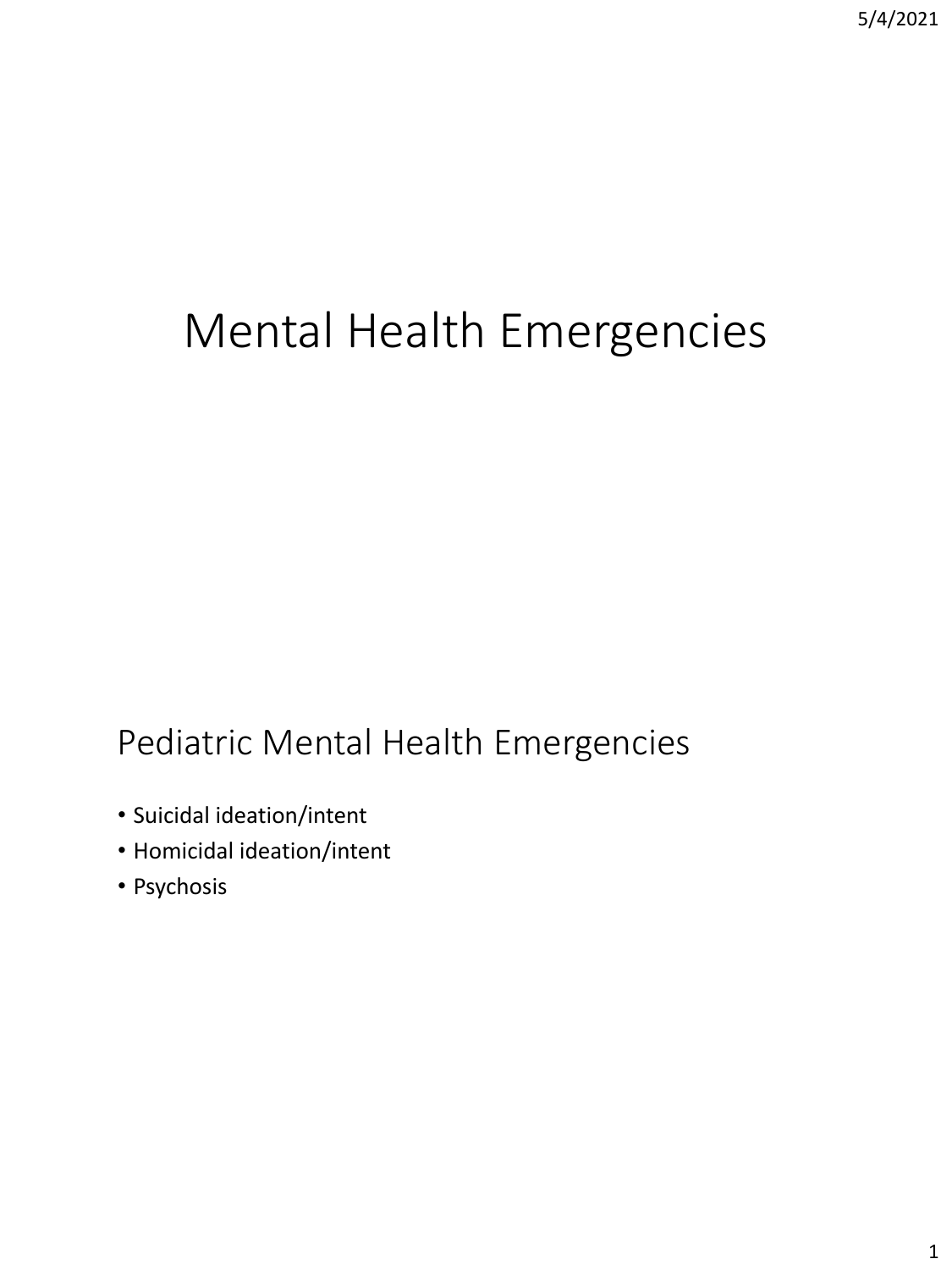### Depression

#### GLAD guidelines for Adolescent Depression in Primary Care

#### Active monitoring

Schedule Frequent Visits Recommend Peer Support Group (NAMI) Review Self Management Goals (sleep, exercise, socialization) Follow-up with parents via telephone Provide educational materials

Name:

#### Supportive Counseling and Problem Focused Therapy

Evidence Based Psychotherapy CBT (cognitive behavioral therapy) IPT-A (interpersonal Therapy for Adolescents)

#### Evidence Based Pharmacotherapy

Fluoxetine/Prozac – First Line. 10 mg starting dose increase weekly to maximum of 60 mg. Escitalopram/Lexapro – Second line. 5 mg starting dose increase weekly to 20mg daily

### PHQ-A

#### PHQ-9: Modified for Teens

Clinician: Instructions: How often have you been bothered by each of the following symptoms during the past two weeks? For each symptom put an "X" in the box beneath the answer that best describes how you have been feeling.

|    |                                                                                                                                                                                                                                                                                                                                                     | m<br>Not At All   | (0)<br>Several<br>Days | $\Omega$<br><b>More Than</b><br><b>Half the</b><br>Days | 731<br>Nearly<br><b>Every Day</b> |
|----|-----------------------------------------------------------------------------------------------------------------------------------------------------------------------------------------------------------------------------------------------------------------------------------------------------------------------------------------------------|-------------------|------------------------|---------------------------------------------------------|-----------------------------------|
|    | Feeling down, depressed, irritable, or hopeless?                                                                                                                                                                                                                                                                                                    |                   |                        |                                                         |                                   |
|    | Little interest or pleasure in doing things?                                                                                                                                                                                                                                                                                                        |                   |                        |                                                         |                                   |
| 3. | Trouble falling asleep, staying asleep, or sleeping too<br>much?                                                                                                                                                                                                                                                                                    |                   |                        |                                                         |                                   |
| 4  | Poor appetite, weight loss, or overeating?                                                                                                                                                                                                                                                                                                          |                   |                        |                                                         |                                   |
| 5  | Feeling tired, or having little energy?                                                                                                                                                                                                                                                                                                             |                   |                        |                                                         |                                   |
| 6. | Feeling bad about yourself - or feeling that you are a<br>failure, or that you have let yourself or your family<br>down?                                                                                                                                                                                                                            |                   |                        |                                                         |                                   |
|    | Trouble concentrating on things like school work,<br>reading, or watching TV?                                                                                                                                                                                                                                                                       |                   |                        |                                                         |                                   |
| 8. | Moving or speaking so slowly that other people could<br>have noticed?<br>Or the opposite - being so fidgety or restless that you<br>were moving around a lot more than usual?                                                                                                                                                                       |                   |                        |                                                         |                                   |
| 9  | Thoughts that you would be better off dead, or of<br>hurting yourself in some way?                                                                                                                                                                                                                                                                  |                   |                        |                                                         |                                   |
|    | In the past year have you felt depressed or sad most days, even if you felt okay sometimes?<br>I I Yes<br><b>I</b> No                                                                                                                                                                                                                               |                   |                        |                                                         |                                   |
|    | If you are experiencing any of the problems on this form, how difficult have these problems made it for you to<br>do your work, take care of things at home or get along with other people?<br>I Not difficult at all<br>1 Somewhat difficult<br>Has there been a time in the past month when you have had serious thoughts about ending your life? | Il Very difficult |                        | 11 Extremely difficult                                  |                                   |
|    | No.<br>Yes                                                                                                                                                                                                                                                                                                                                          |                   |                        |                                                         |                                   |
|    | Have you EVER, in your WHOLE LIFE, tried to kill yourself or made a suicide attempt?<br>1 Yes<br>No.                                                                                                                                                                                                                                                |                   |                        |                                                         |                                   |

\*\*If you have had thoughts that you would be better off dead or of hurting yourself in some way.<br>please discuss this with your Health Care Clinician, go to a hospital emergency room or call 911.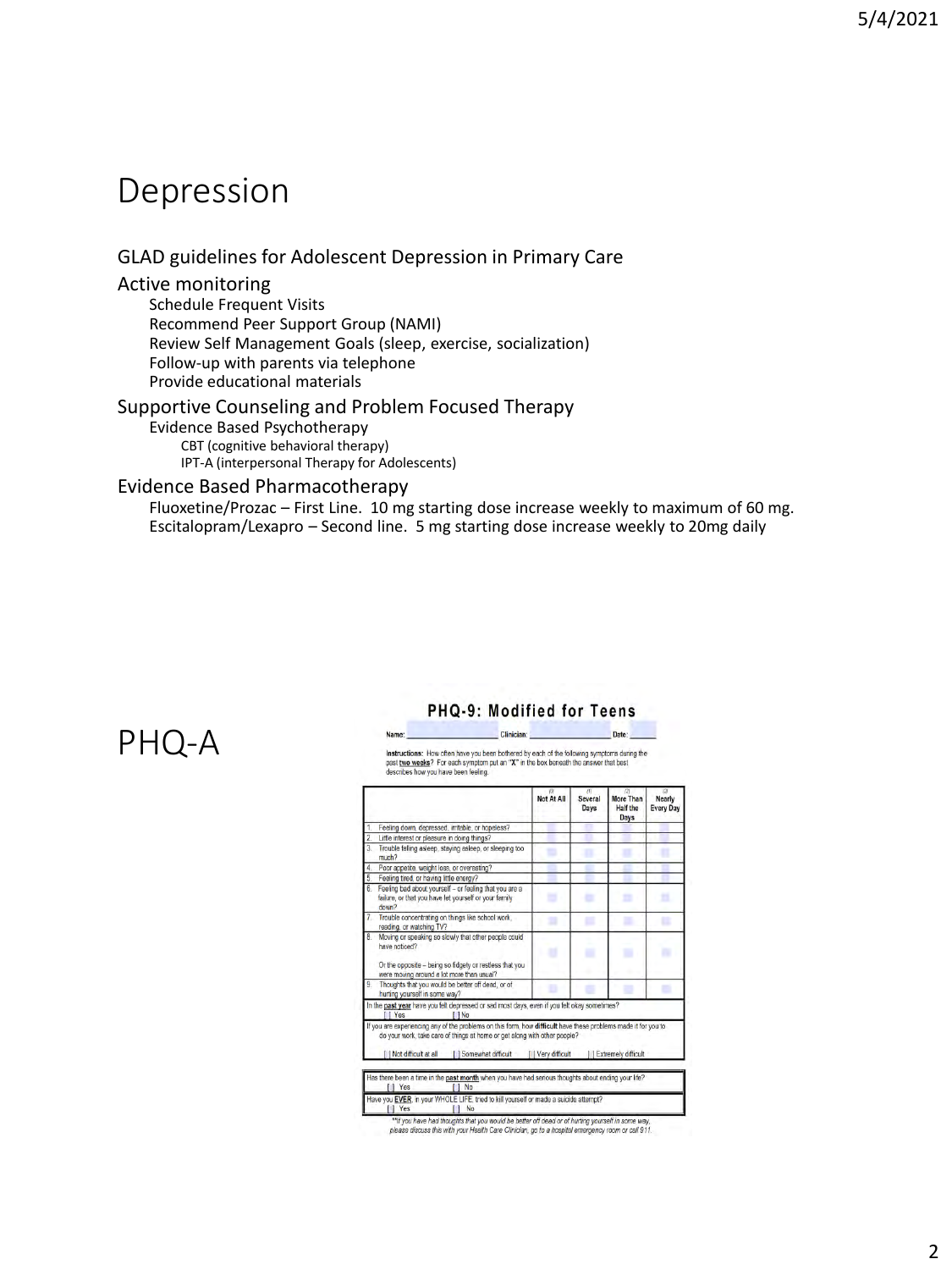#### Scoring the PHQ-9 modified for Teens

Scoring the PHQ-9 modified for teens is easy but involves thinking about<br>several different aspects of depression.

To use the PHQ-9 as a diagnostic aid for Major Depressive Disorder:<br>• Questions 1 and/or 2 need to be endorsed as a "2" or "3"

- 
- 
- Questions a manor of need to be enablesed as a  $\epsilon$  or a<br>Need five or more positive symptoms (positive is defined by a "2" or<br>"3" in questions 1-8 and by a "1", "2", or "3" in question 9).<br>The functional impairment ques

To use the PHQ-9 to screen for all types of depression or other mental

- The state in the control of the state of the control of the method.<br>
All positive is defined by a "2" or "3" in questions 1-8<br>
and by a "1", "2", or "3" in question 9) should be followed up by<br>
interview.
	- A total PHQ-9 score > 10 (see below for instructions on how to obtain<br>a total score) has a good sensitivity and specificity for MDD.

To use the PHQ-9 to aid in the diagnosis of dysthymia:<br>• The dysthymia question (In the past year...) should be endorsed as<br>"yes."

To use the PHQ-9 to screen for suicide risk: sex and the matter of the district of the sex and the two additional suicide<br>The All positive answers to question 9 as well as the two additional suicide<br>items MUST be followed up by a clinical interview.

To use the PHQ-9 to obtain a total score and assess depressive severity:<br>Add up the numbers endorsed for questions 1-9 and obtain a total

score.<br>• See Table below:

| <b>Total Score</b> | <b>Depression Severity</b> |
|--------------------|----------------------------|
| $0 - 4$            | No or Minimal depression   |
| $5 - 9$            | Mild depression            |
| $10 - 14$          | Moderate depression        |

| .         | Hings are achi contain       |
|-----------|------------------------------|
| $15 - 19$ | Moderately severe depression |
| $20 - 27$ | Severe depression            |
|           |                              |

#### COLUMBIA-SUICIDE SEVERITY RATING SCALE Screen with Triage Points for Primary Care

| Ask questions that are in bold and underlined.                                                                                                                                                                              | Past<br>month                      |           |
|-----------------------------------------------------------------------------------------------------------------------------------------------------------------------------------------------------------------------------|------------------------------------|-----------|
| <b>Ask Questions 1 and 2</b><br><b>YES</b>                                                                                                                                                                                  |                                    | <b>NO</b> |
| 1) Have you wished you were dead or wished you could go to sleep and not wake up?                                                                                                                                           |                                    |           |
| 2) Have you actually had any thoughts of killing yourself?                                                                                                                                                                  |                                    |           |
| If YES to 2, ask questions 3, 4, 5, and 6. If NO to 2, go directly to question 6.                                                                                                                                           |                                    |           |
| 3) Have you been thinking about how you might do this?<br>e.g. "I thought about taking an overdose but I never made a specific plan as to when where or how<br>I would actually do itand I would never go through with it." |                                    |           |
| 4) Have you had these thoughts and had some intention of acting on them?<br>as opposed to "I have the thoughts but I definitely will not do anything about them."                                                           |                                    |           |
| 5) Have you started to work out or worked out the details of how to kill yourself? Do you<br>intend to carry out this plan?                                                                                                 |                                    |           |
| 6) Have you ever done anything, started to do anything, or prepared to do anything to end your<br>life?<br>Examples: Collected pills, obtained a gun, gave away valuables, wrote a will or suicide note, took out pills     | Lifetime                           |           |
| but didn't swallow any, held a gun but changed your mind or it was grabbed from your hand, went to the<br>roof but didn't jump; or actually took pills, tried to shoot yourself, cut yourself, tried to hang yourself, etc. | Past <sub>3</sub><br><b>Months</b> |           |
| If YES, ask: Was this within the past 3 months?                                                                                                                                                                             |                                    |           |

.<br>In 4 Behavioral Health Consultation and Patient Safety Preca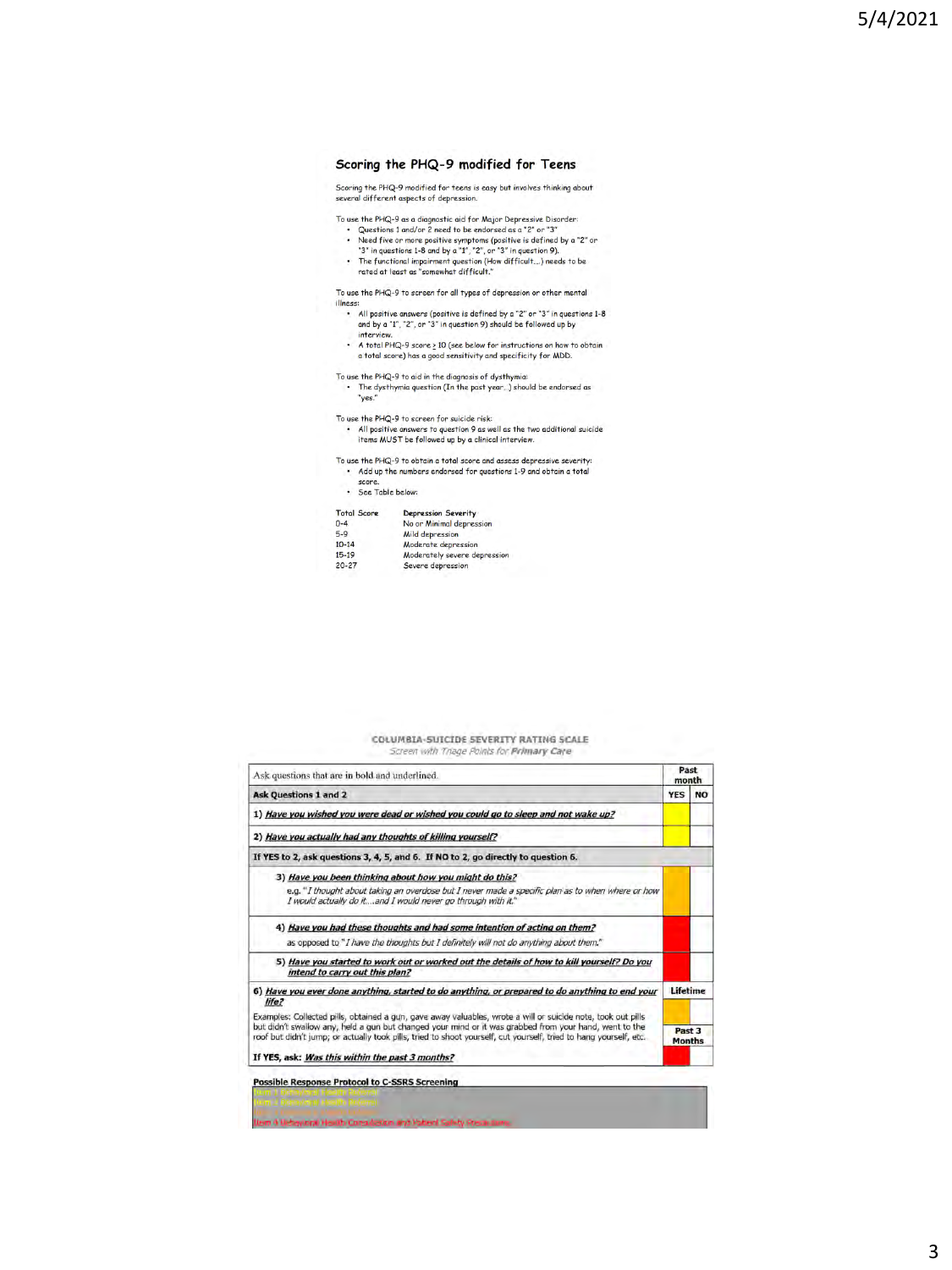## Safety Planning for ALL Adolescents with Depression

- Encourage Adolescent and Parents to make their home safe
	- ALL guns, ropes,cables should be removed from the home
	- All medications in the home secured in a lock box
- Ask about suicide every visit
- Watch for suicidal behavior Expressing self destructive thoughts Drawing Morbid or death related images Death as a theme during play (younger shicldren) Music that centers on death Video games with self-destructive theme Books/Television/Internet centered on Death Giving away possessions

Watch for signs of drinking/drug use Develop Safety Plan

## High Risk Teen Suicide Attempters

SAD PERSONS (developed for use of all ages in the Emergency Room setting) Sex (females attempt/Males complete (more lethal means) Age over 16 Depression (and comorbid conduct disorder/impulsive aggression/anxiety) Previous attempts Ethanol use (substance use) Rational thinking lost (intoxication/psychosis) Social supports lacking Organized plan No significant other (confidante or trusted plan) Sickness (stressors) And First Degree Relative of a completer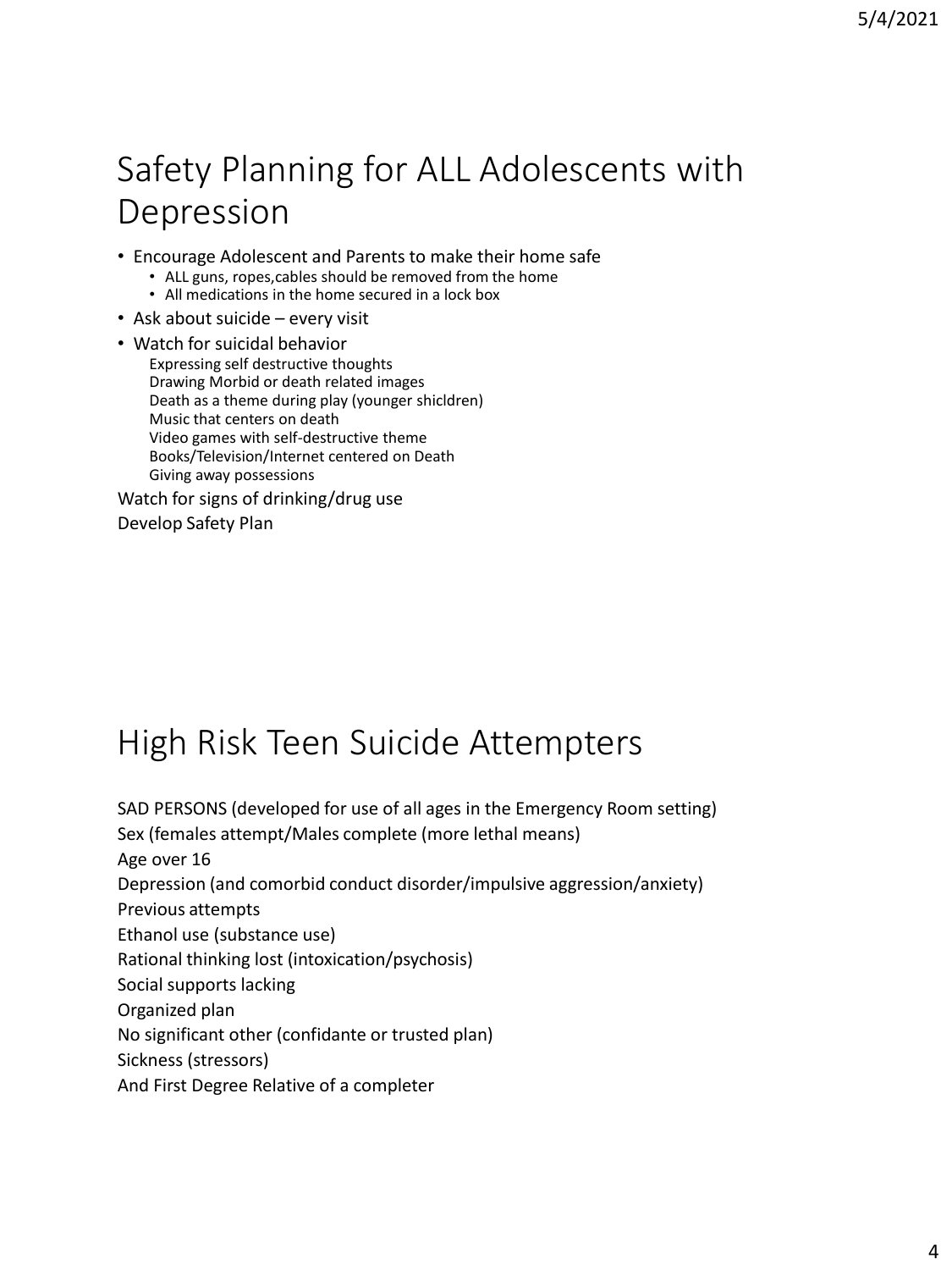### Suicide

- Higher Rates of Suicide
	- American Indian/Native Alaskan highest suicide rate
	- Sexual minority youth (lesbian, gay, bisexual, transgender or questioning)
- Leading methods for suicide
	- 1. Suffocation/hanging 43%
	- 2. Discharge of firearms 42%
	- 3. Poisoning 6%
	- 4. Falling 3%

### Fixed Risk Factors of Suicide

- 1. Family history of suicide attempts
- 2. History of adoption
- 3. Male gender
- 4. Parental mental health problems
- 5. Lesbian, gay, bisexual or questioning sexual orientation
- 6. Transgender identification
- 7. History of physical or sexual abuse
- 8. Prior suicide attempt
- 9. Personal mental health problems (sleep disturbance, despression, bipolar disorder, substance intoxication or substance use disorder, psychosis, post-traumatic stress disorder, panic attacks, history of aggression, impulsivity, severe anger and pathological internet use)
- 10. 70% increased in acute suicidal behavior in adolescent with psychosis.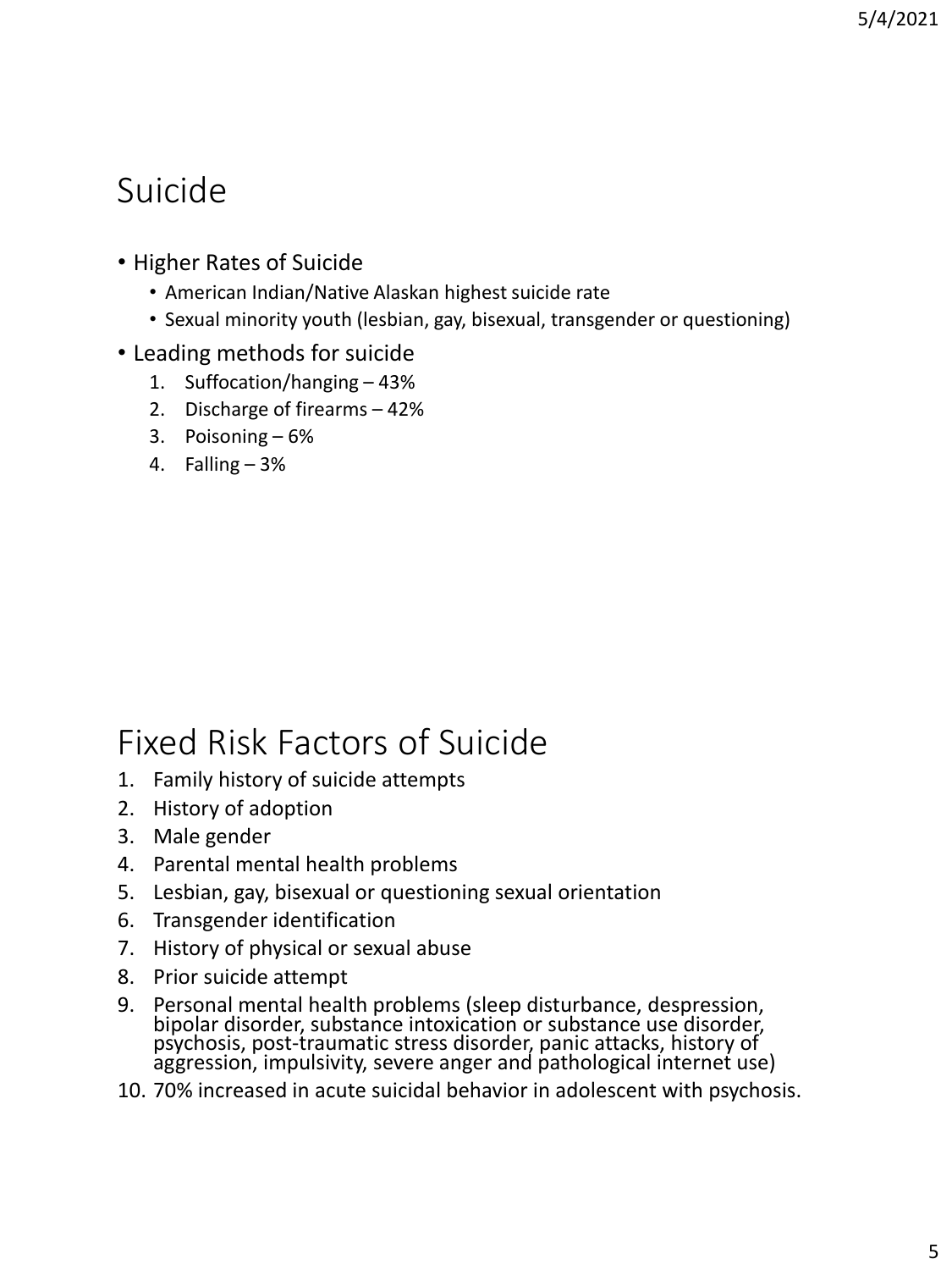## Social/Environmental Risk Factors of Suicide

- Bullying (both victimization and perpetration)
- Impaired parent-child relationship
- Living outside the home (homeless, living in corrections facility or group home)
- Difficulties in school
- Neither working nor attending school
- Social isolation
- Presence of stressful life events (legal or romantic difficulties/argument with parents)
- Unsupported social environment (for lesbian, gay, bisexual or transgendered adolescents)
- Internet use (>5 hours daily associated with higher depression and suicidality)

| 2.<br>з.<br>Step 2:<br>1.<br>$\overline{3}$ . | $\mathbf{1} \equiv \mathbf{1} \equiv \mathbf{1} \equiv \mathbf{1}$<br>$\mathbf{Z}$ , the contract of the contract of the contract of the contract of the contract of the contract of the contract of the contract of the contract of the contract of the contract of the contract of the contract of th | Internal coping strategies - Things I can do to take my mind off my problems<br>without contacting another person (relaxation technique, physical activity):                       |
|-----------------------------------------------|---------------------------------------------------------------------------------------------------------------------------------------------------------------------------------------------------------------------------------------------------------------------------------------------------------|------------------------------------------------------------------------------------------------------------------------------------------------------------------------------------|
|                                               |                                                                                                                                                                                                                                                                                                         |                                                                                                                                                                                    |
|                                               |                                                                                                                                                                                                                                                                                                         |                                                                                                                                                                                    |
|                                               |                                                                                                                                                                                                                                                                                                         |                                                                                                                                                                                    |
|                                               |                                                                                                                                                                                                                                                                                                         |                                                                                                                                                                                    |
|                                               |                                                                                                                                                                                                                                                                                                         |                                                                                                                                                                                    |
|                                               |                                                                                                                                                                                                                                                                                                         |                                                                                                                                                                                    |
|                                               |                                                                                                                                                                                                                                                                                                         |                                                                                                                                                                                    |
| Step 3:                                       | People and social settings that provide distraction:                                                                                                                                                                                                                                                    |                                                                                                                                                                                    |
|                                               | 1. Name and the state of the state of the state of the state of the state of the state of the state of the state of the state of the state of the state of the state of the state of the state of the state of the state of th                                                                          | Phone                                                                                                                                                                              |
| 2. Name                                       |                                                                                                                                                                                                                                                                                                         | Phone                                                                                                                                                                              |
| 3. Place                                      |                                                                                                                                                                                                                                                                                                         | 4. Place                                                                                                                                                                           |
| Step 4:                                       | People whom I can ask for help:                                                                                                                                                                                                                                                                         |                                                                                                                                                                                    |
| 1. Name                                       |                                                                                                                                                                                                                                                                                                         | Phone                                                                                                                                                                              |
|                                               | 2. Name and the state of the state of the state of the state of the state of the state of the state of the state of the state of the state of the state of the state of the state of the state of the state of the state of th                                                                          | Phone                                                                                                                                                                              |
| 3. Name                                       |                                                                                                                                                                                                                                                                                                         | Phone                                                                                                                                                                              |
| Step 5:                                       | Professionals or agencies I can contact during a crisis:                                                                                                                                                                                                                                                |                                                                                                                                                                                    |
| 1. Clinician Name                             |                                                                                                                                                                                                                                                                                                         | Phone                                                                                                                                                                              |
|                                               | Clinician Pager or Emergency Contact #                                                                                                                                                                                                                                                                  |                                                                                                                                                                                    |
| 2. Clinician Name                             |                                                                                                                                                                                                                                                                                                         | Phone                                                                                                                                                                              |
|                                               | Clinician Pager or Emergency Contact #                                                                                                                                                                                                                                                                  |                                                                                                                                                                                    |
|                                               | 3. Local Urgent Care Services                                                                                                                                                                                                                                                                           |                                                                                                                                                                                    |
|                                               | <b>Urgent Care Services Address</b>                                                                                                                                                                                                                                                                     |                                                                                                                                                                                    |
|                                               | Urgent Care Services Phone                                                                                                                                                                                                                                                                              |                                                                                                                                                                                    |
|                                               | 4. Suicide Prevention Lifeline Phone: 1-800-273-TALK (8255)                                                                                                                                                                                                                                             |                                                                                                                                                                                    |
|                                               | Step 6: Making the environment safe:                                                                                                                                                                                                                                                                    |                                                                                                                                                                                    |
| 1.777                                         |                                                                                                                                                                                                                                                                                                         |                                                                                                                                                                                    |
| 2.                                            |                                                                                                                                                                                                                                                                                                         |                                                                                                                                                                                    |
|                                               |                                                                                                                                                                                                                                                                                                         | Safety Plan Therepies @2008 Barbara Stanley and Gregory E. Brown, in reported with the express permission of the sathors. No portion of the Safety Plan Template may be reproduced |

#### $0.45 - 4.6$   $0.4 - 0.06$   $0.07 - 0.06$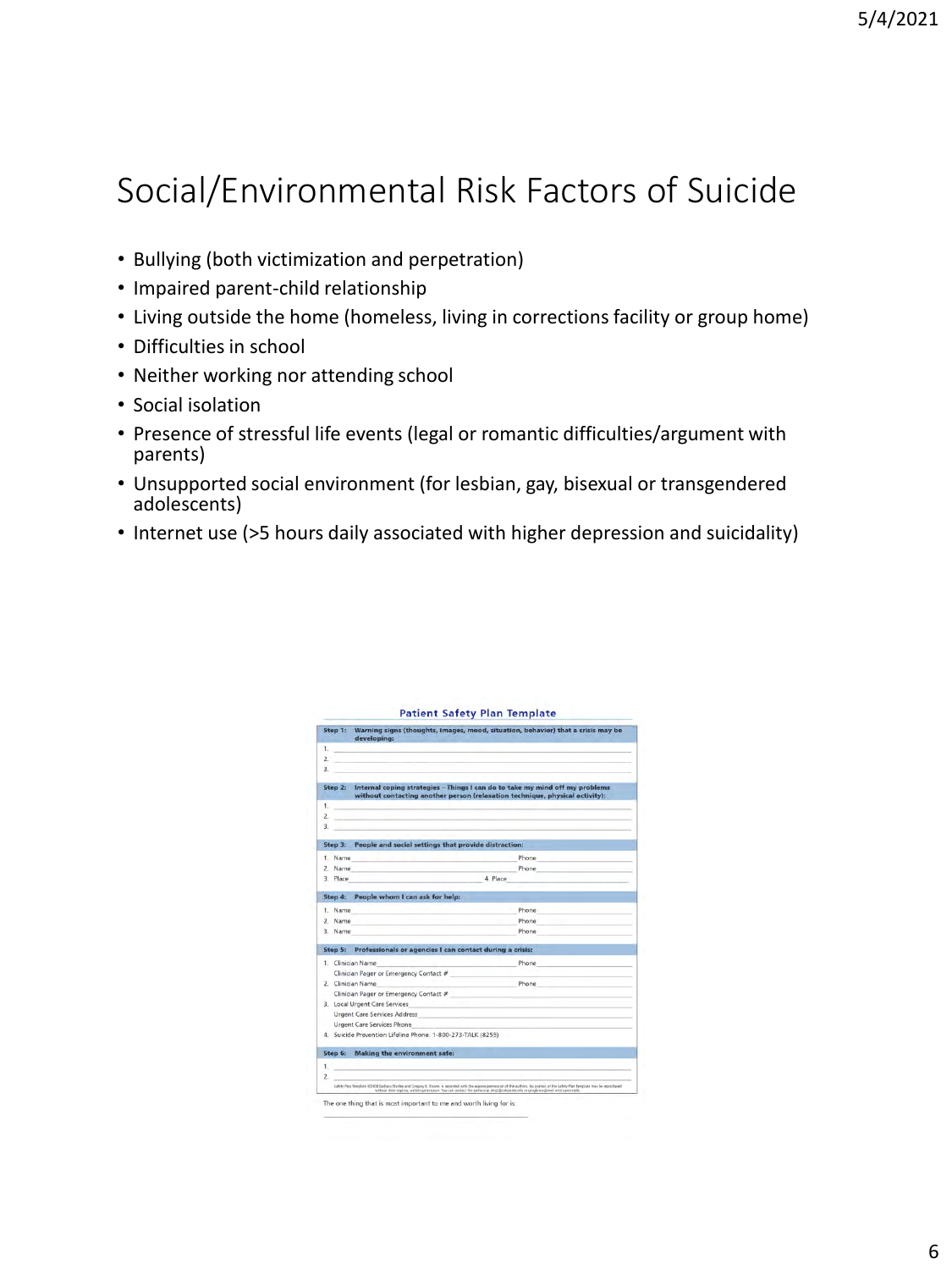#### **SAFETY PLAN**

| ī.               |                                                                                                                                                          |
|------------------|----------------------------------------------------------------------------------------------------------------------------------------------------------|
|                  |                                                                                                                                                          |
| $\overline{2}$ : |                                                                                                                                                          |
|                  |                                                                                                                                                          |
| 3:               |                                                                                                                                                          |
|                  | 2 FRIENDS that you feel safe with and offer a healthy distraction.                                                                                       |
| 12               |                                                                                                                                                          |
|                  |                                                                                                                                                          |
| $2-$             |                                                                                                                                                          |
|                  |                                                                                                                                                          |
|                  |                                                                                                                                                          |
|                  | 2 PLACES that help you feel safe.                                                                                                                        |
| 15               |                                                                                                                                                          |
| $2^{\circ}$      |                                                                                                                                                          |
|                  |                                                                                                                                                          |
|                  |                                                                                                                                                          |
|                  | 3 HEALTHY CARING ADULTS who you can trust and turn to for help.<br>(i.e. an aunt/uncle, a friend's parent, your teacher, a school counselor, coach etc.) |
| Name:            |                                                                                                                                                          |
| Number           |                                                                                                                                                          |
| Name:            |                                                                                                                                                          |
| Number:          |                                                                                                                                                          |
|                  |                                                                                                                                                          |
|                  |                                                                                                                                                          |
| Name:            |                                                                                                                                                          |

**OTHER RESOURCES** 

Suicide Prevention Hotline (1-800-273-8255)<br>Crisis Text Line: Text HOME to 741741

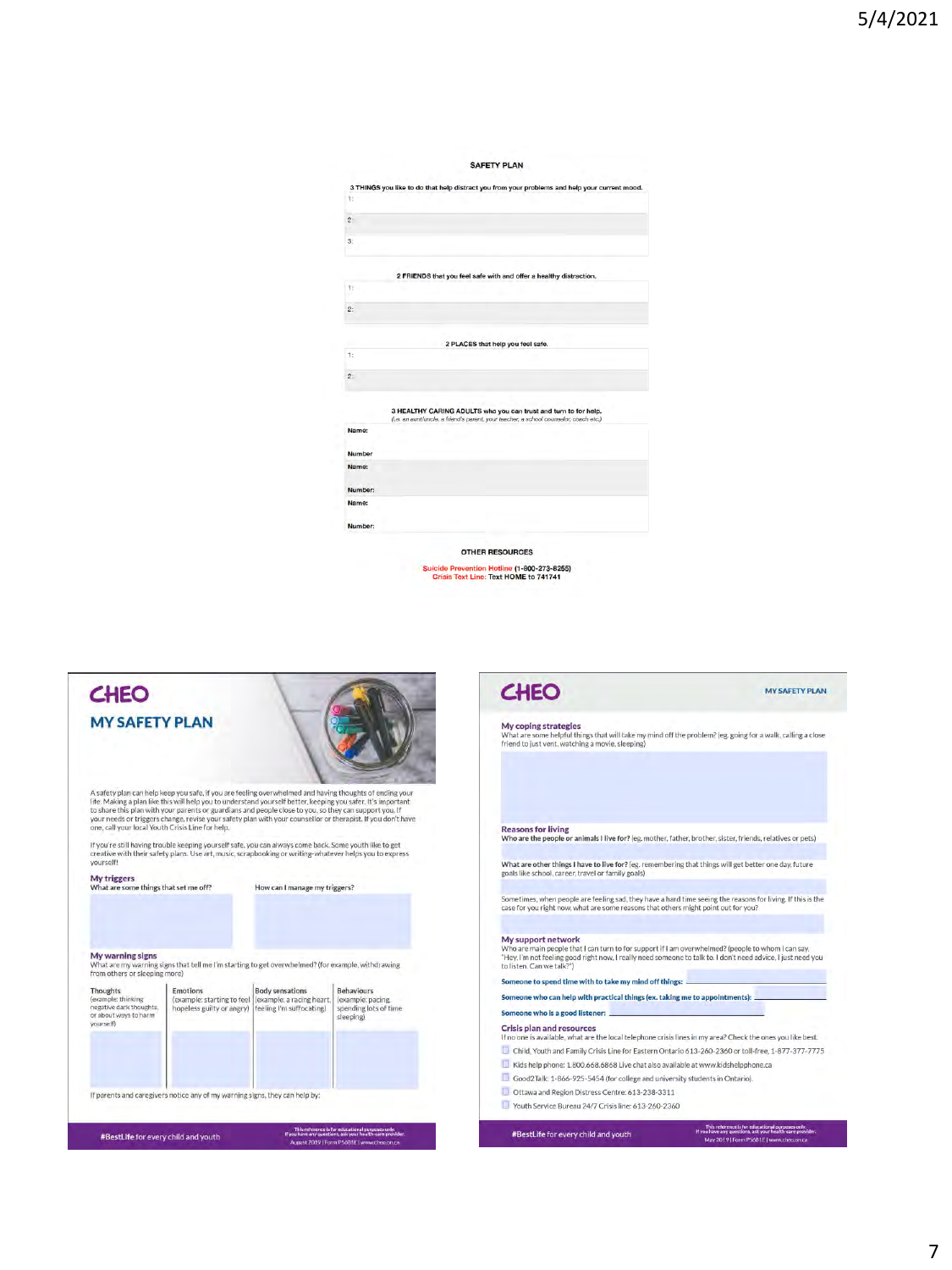

**Access Program** 

Services

**Consult Line** 

Resources

- Diagnositc Folders
- **Education**
- Recommended Websites
- Crisis Support
- Service Finders

فالمناوح مواسدانا



#### **Crisis Support**

If this a mental health emergency, call 9-1-1.



**Crisis Text Line** Text HOME to 741741 to connect with a Crisis Counselor



**FirstLink - Get Help Now** Offers free, confidential services in North Dakota and parts of Minnesota.



**National Helpline** 

SAMHSA's National Helpline is a free, confidential, 24/7, 365-day-a-year treatment referral and information service (in English and Spanish) for individuals and families facing mental and/or substance use disorders.



National Suicide Prevention Helpline - 1-800-273-8255

Provides 24/7, free and confidential support for people in distress, prevention and crisis resources for you or your loved ones, and best practices for professionals.

## Psychosis

- Delusions or hallucinations (auditory or visual)
	- Delusions more frequent in youth
- Onset 14-35
- 30% of those with schizophrenia make suicide attempt in lifetime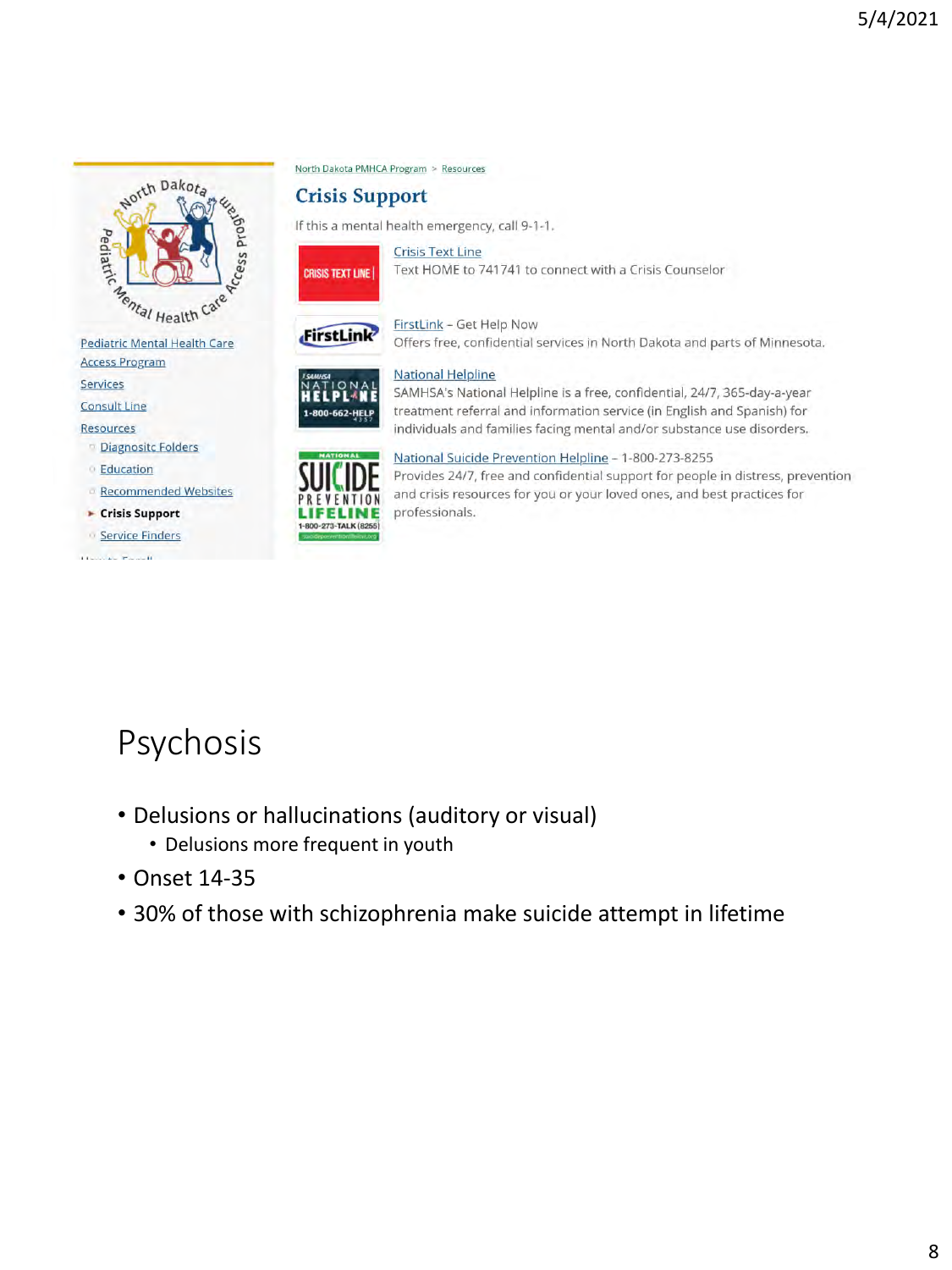### Psychiatric symptoms associated with psychosis in Children and Adolescents

- Alcohol intoxication/withdrawl
- ADHD
- Autism
- Bipolar
- Brief Reactive Psychosis
- Catatonia
- Delerium
- Factitious disorder/malingering
- Major Depression with psychotic features
- Obsessive Compulsive Disorder
- Parasomnia
- Personality Disorder
- Post Traumatic Stress Disorder
- Schizophrenia/Schizoaffective Disorder
- Severe Stress

### Medical Workup of psychosis

- Urine Drug Screen
- CBC/CMP
- EEG
- Structural imagining IF neurological findings